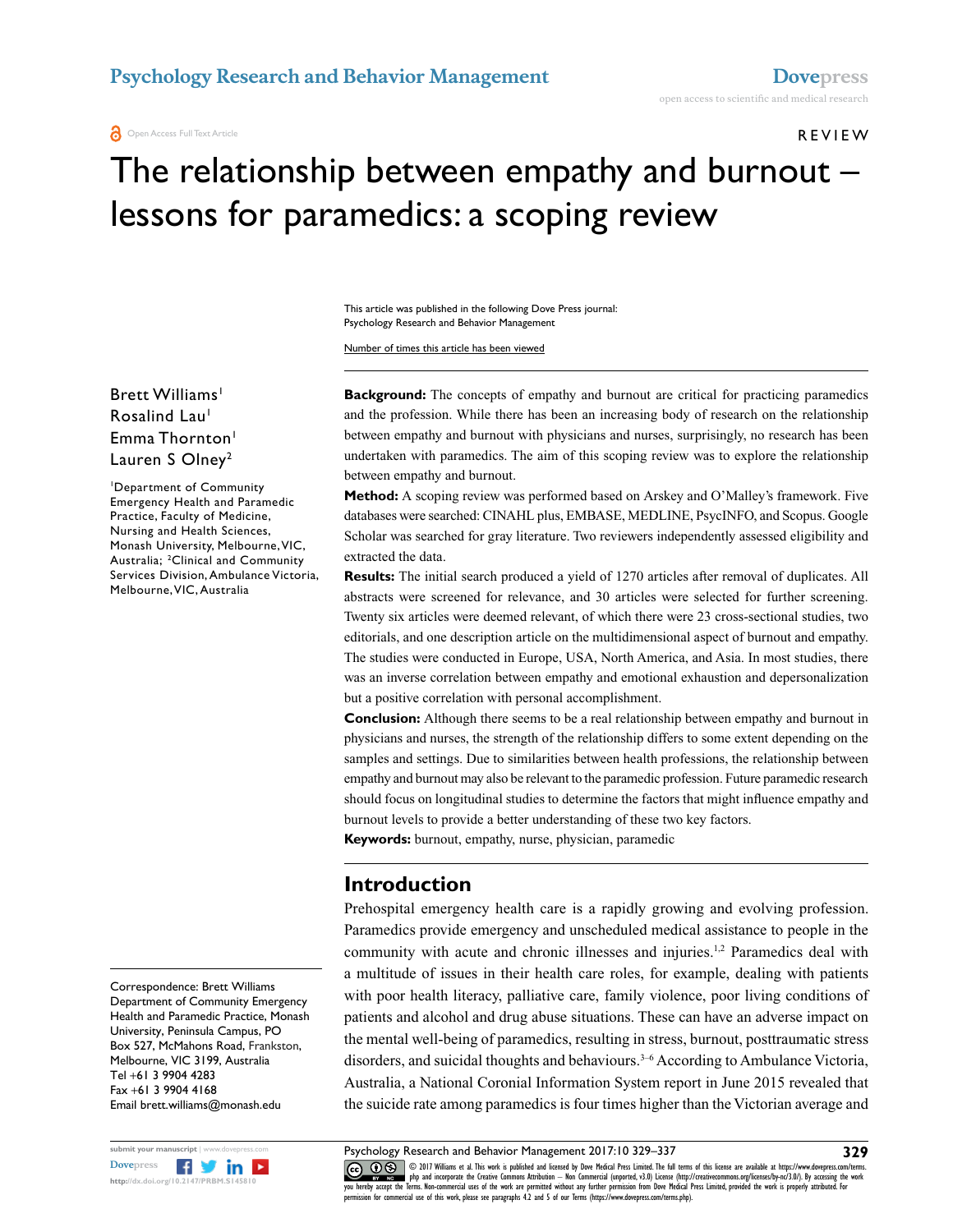three times higher than other emergency workers (ie, police and fire fighters).7

Empathy is important in health care settings because it facilitates a positive relationship between health care professionals and patients.<sup>8,9</sup> This positive relationship can buffer against professional burnout,<sup>10,11</sup> which has become a major concern among health care professionals, including paramedics.

#### Burnout

Maslach, a pioneer in burnout theory, describes burnout as a sequence of three dimensions: 1) emotional exhaustion (EE); 2) depersonalization (DP); and 3) reduced personal accomplishment (PA).12 EE refers to high emotional demand leading to depletion of individuals' resources. DP refers to attempt to distance themselves emotionally from patients and colleagues. Reduced PA refers to a decreased sense of achievement and loss of self-esteem. Generally, burnout entails high levels of EE, a marked sense of DP, and low levels of PA.12 Health care professionals are frequently faced with long working hours, high patient load, time and resource constraints, and work and family life imbalance, <sup>13,14</sup> resulting in burnout. Paramedics often face the same stressors.<sup>15,16</sup>

## Empathy

Empathy is a complex, multidimensional concept consisting of both cognitive and affective (emotional) aspects.17 Affective empathy refers to experiencing the feelings of others, while cognitive empathy is the ability to understand the experiences and feelings of others and being able to relay that understanding back to them. Another key component of empathy, which distinguishes it from sympathy, is selfother differentiation, which is the ability to separate one's own emotions from those of the other person,<sup>11</sup> which may improve objectivity and help to reduce anxiety and distress. In contrast, sympathy is about feeling "sorry" for someone rather than with someone. Empathy is widely accepted to be an important component of health care, as it leads to better patient outcomes and increased patient satisfaction.<sup>18</sup> On the other hand, lower levels of empathy result in greater frequency of malpractice suits and decreased patient satisfaction.19 In a paramedic context, empathy not only improves patient outcomes and allows paramedics to perform their best but also improves psychological outcomes for families who have lost a loved one.<sup>20</sup>

# Relationship between empathy and burnout

We were unable to locate any peer-reviewed literature examining the relationship between empathy and burnout within the paramedic profession. Therefore, given the paucity of paramedic literature, it is important to gain an understanding of the literature from other related health professions such as medicine and nursing. There are some professional similarities between these professions and paramedicine such as various clinical skills, exposure to unwell patients, emotionally demanding work, and the types of training they undergo. In addition, medicine and nursing have been key contributors to the development of paramedic curricula. As such, it is likely that results from these two professions may be relevant to the paramedic profession. A study found that cognitive empathy might have a protective role in burnout among Canadian primary care general practitioners (GPs).<sup>21</sup> Another study on GPs found high empathy to be significantly associated with low burnout in Spain.<sup>22</sup> Moreover, a study on Swedish district nurses found the lower the burnout score, the higher the empathy score.<sup>23</sup> Another study on nurses in Korea found nurses with lower cognitive empathy were more likely to experience burnout.<sup>24</sup> Therefore, the aim of this scoping review was to explore the relationship between empathy and burnout on physicians and nurses. These findings will then be used to inform and guide the next steps in addressing this critical area of health and well-being research for the paramedic profession.

Ethics committee approval was not required due to the nature of a scoping study.

## **Methods**

The aim of a scoping review is to collate information from various sources, both peer- and non-peer-reviewed articles to provide a broad understanding of a topic. This scoping review was guided by Arksey and O'Malley six stages methodology.25 The stages are:

- 1. Identify the research question
- 2. Identify relevant studies
- 3. Study selection
- 4. Charting the data
- 5. Collating, summarizing, and reporting results
- 6. Expert consultation (optional)

## Stage 1: Identify research question

Empathy in health care settings is important because it enhances positive patient outcomes and satisfaction.<sup>9,17,26</sup> Empathetic communication facilitates positive relationship between patients and the health care professionals.<sup>8,9</sup> Furthermore, this relationship has a positive effect on health care professionals and can buffer against professional burnout.<sup>10,11</sup>

The demands of the job may cause stress, with work overload, and time and resource constraints being predictors of

**330**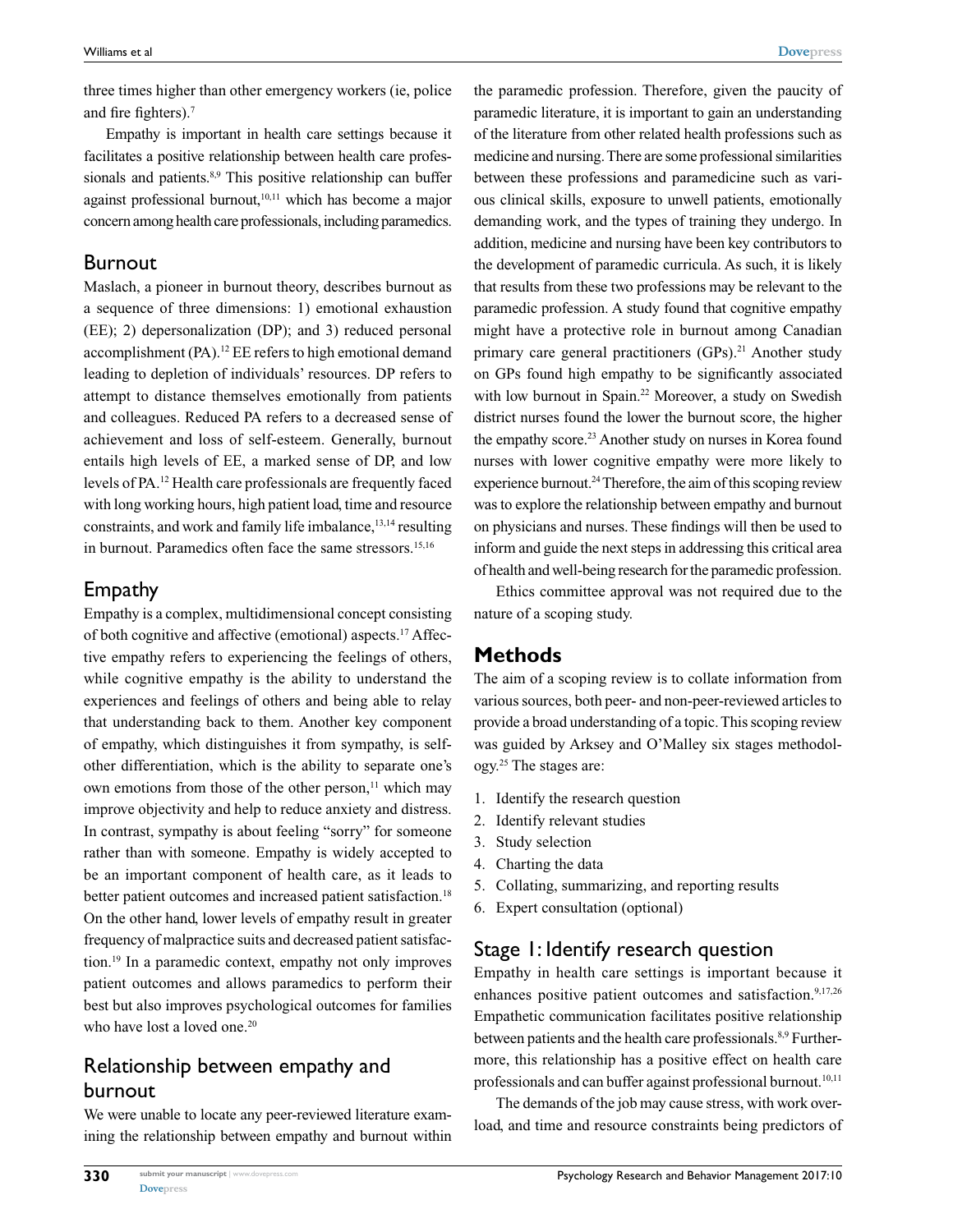professional burnout.27 Given the prominent issue of empathy and burnout particularly in emergency health care and the evident effects of emotional disconnection, the following research question was chosen to guide the scoping review: Is there a relationship between paramedic empathy and burnout?

#### Stage 2: Identify relevant studies

Five databases were searched for relevant articles: CINAHL plus, EMBASE, Ovid MEDLINE, PsycINFO, and Scopus. Google Scholar was also searched for gray literature. There were no restrictions on date published or peer-review status. Initial search terms used included "paramedic\*," "emergency medical technician\*," "ambulance\*," "empathy\*," "burnout," and "job satisfaction." However, as no relevant studies were found in this initial search, the search parameters were expanded to include physicians and nurses given their job functions are the closest to paramedicine in terms of patient contact situations, long and irregular working hours, and exposure to distressing circumstances. Search terms added in this stage included "doctor\*," "nurse\*," and "physician\*."

## Stage 3: Study selection

Two reviewers independently assessed eligibility and extracted the data. The initial search produced 1270 articles after removal of duplicates. All abstracts were screened for relevance, and 30 articles were selected for the full-text screening. All 30 full texts were read and reviewed against the following criteria:

- 1. Articles must examine the relationship between empathy and burnout
- 2. Articles must be on the physicians and/or nurses
- 3. Articles must have the full-text available in English

Four articles were excluded at this stage due to irrelevance, leaving 26 articles to be included in this review.

# Stage 4: Charting the data

The included studies are presented with summary in Table 1.

# Stage 5: Collating, summarizing, and reporting the results

Twenty six articles that discussed the association between empathy and burnout for physicians and nurses were found. Twenty three were original studies, while two were editorials and one descriptive article. Eleven articles focused on nurses, five were on physicians, and five on both nurses and physicians. Another five were on medical students or residents only.

|                             |                  | Table I Overview of included articles                                                                                                     |                    |                                                          |                                                                                                                       |
|-----------------------------|------------------|-------------------------------------------------------------------------------------------------------------------------------------------|--------------------|----------------------------------------------------------|-----------------------------------------------------------------------------------------------------------------------|
| Reference                   | Year             | Title                                                                                                                                     | Location           | Population                                               | Key findings                                                                                                          |
| Astrom et al <sup>6</sup>   | 1990             | demented patients among nursing staff in geriatric care<br>Empathy, experience of burnout, and attitudes toward                           | Umea, Sweden       | Geriatric care nurses                                    | Weak negative correlation between burnout and empathy                                                                 |
| Astrom et al <sup>28</sup>  | $\overline{186}$ | empathy and<br>Staff burnout in dementia care - relations to<br>attitudes                                                                 | Umea, Sweden       | Geriatric care nurses                                    | Burnout correlated with lower empathy scores                                                                          |
| Baxter <sup>29</sup>        | 1992             | Empathy: its role in nursing burnout                                                                                                      | New Hampshire, USA | Acute care nurses                                        | Inverse relationship between empathy and burnout                                                                      |
| Bradham <sup>30</sup>       | 2008             | Empathy and burnout in nurses                                                                                                             | Illinois, USA      | Bedside nurses                                           | Negative relationship between demographics and burnout                                                                |
| Brazeau et al <sup>31</sup> | 2010             | Relationships between medical student burnout, empathy,<br>and professionalism climate                                                    | New Jersey, USA    | Fourth year medical<br>students                          | Negative correlation between empathy and burnout                                                                      |
| Duarte et al <sup>32</sup>  | 2016             | Relationships between nurses' empathy, self-compassion,<br>a cross-<br>and dimensions of professional quality of life:<br>sectional study | Portugal           | Registered nurses                                        | Negative association between burnout and empathy behaviors<br>Burnout negatively associated with empathetic behaviors |
| Ferri et al <sup>33</sup>   | 2015             | Empathy and burnout: an analytic cross-sectional study<br>among nurses and nursing students                                               | Northern Italy     | Nurses and nursing<br>students                           | High levels of empathy protect against burnout. Burnout may<br>reduce empathy                                         |
| Fulop et al <sup>34</sup>   | <b>2011</b>      | Relationship between empathy and burnout among<br>psychiatric residents                                                                   | Hungary            | Psychiatric residents                                    | Empathy may prevent burnout                                                                                           |
| Garrett <sup>35</sup>       | 1999             | stress, and<br>burnout in health care providers working with HIV-<br>Stress, coping, empathy, secondary traumatic<br>infected individuals | New York, USA      | workers, and support staff<br>Physicians, nurses, social | Low empathy related to high levels of burnout                                                                         |
|                             |                  |                                                                                                                                           |                    |                                                          | (Continued)                                                                                                           |

**[Dovepress](www.dovepress.com)**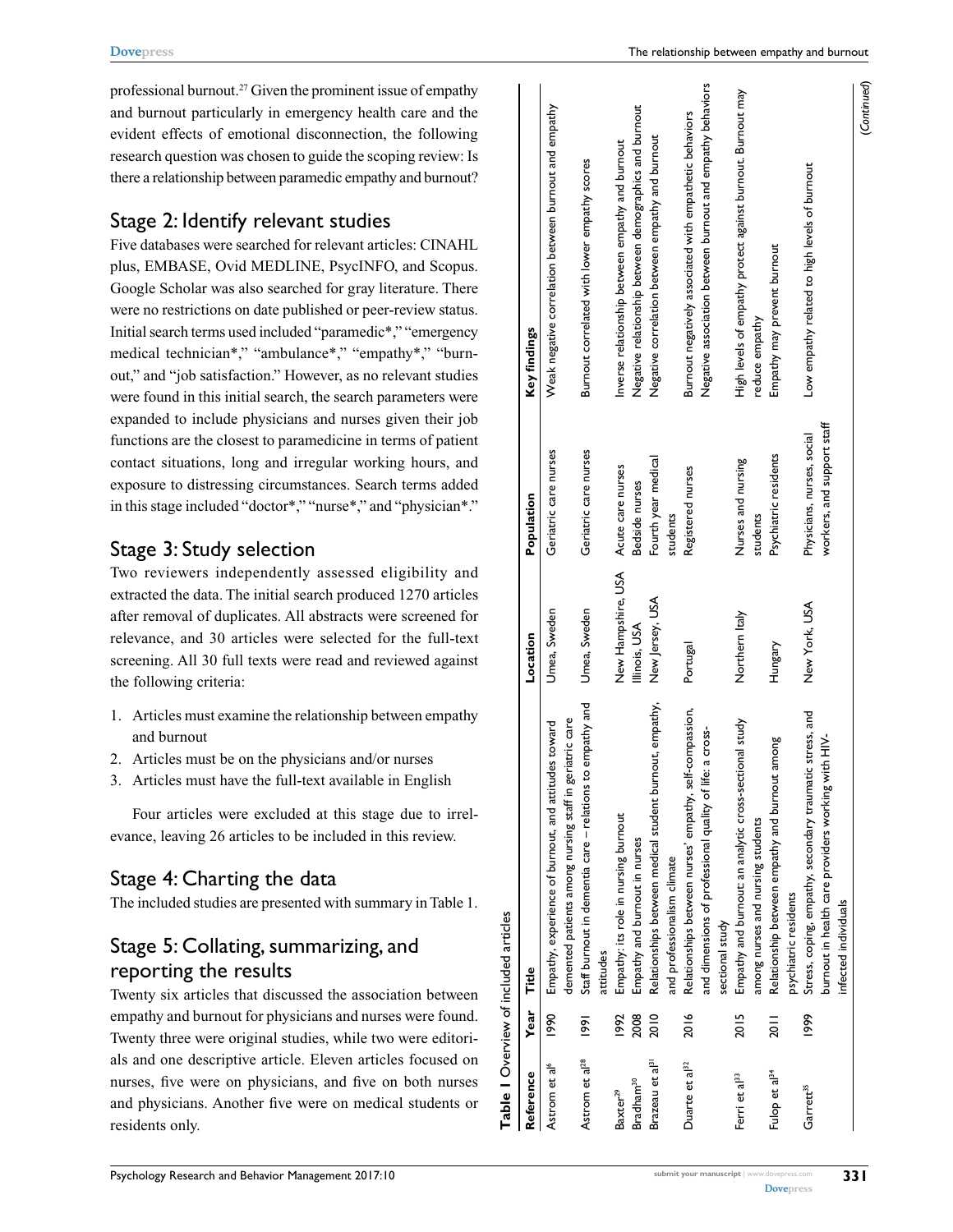| Table I (Continued)                          |      |                                                                                                                                                                   |                     |                                                                                                |                                                                                                                                        |
|----------------------------------------------|------|-------------------------------------------------------------------------------------------------------------------------------------------------------------------|---------------------|------------------------------------------------------------------------------------------------|----------------------------------------------------------------------------------------------------------------------------------------|
| Reference                                    | Year | Title                                                                                                                                                             | Location            | Population                                                                                     | Key findings                                                                                                                           |
| Glidewell <sup>36</sup>                      | 2000 | Burnout, vicarious traumatization, coping styles, and                                                                                                             | Mississippi, USA    | Long-term care nurses                                                                          | Empathy is protective against burnout                                                                                                  |
| Lamothe et al <sup>21</sup>                  | 2014 | understanding<br>To be or not to be empathetic: the combined role of<br>empathy in long-term care nursing personnel<br>empathic concern and perspective taking in | France              | General practitioners                                                                          | Cognitive and affective empathy together may prevent<br>burnout                                                                        |
| Lee et $a^{24}$                              | 2003 | A comprehensive model for predicting burnout in Korean<br>burnout in general practice<br>nurses                                                                   | South Korea         | Nurses                                                                                         | Negative relationship between cognitive empathy and burnout<br>Cognitive empathy negatively related to burnout                         |
| Melnick and<br>Powsner <sup>37</sup>         | 2016 | Empathy in the time of burnout                                                                                                                                    | ŠΣ                  | Physicians                                                                                     | Burnt out physicians find it harder to be empathetic                                                                                   |
| Miller et al <sup>38</sup>                   | 1988 | to burnout<br>Communication and empathy as precursors<br>among human service workers                                                                              | Midwestern USA      | Psychiatric hospital staff                                                                     | Emotional involvement when providing care leads to burnout                                                                             |
| Palsson et al <sup>23</sup>                  | 1996 | Swedish district nurses before and after systematic clinical<br>guoute<br>Burnout, empathy, and sense of coherence<br>supervision                                 | Southeast Sweden    | District nurses undergoing<br>diagnosed breast cancer<br>training in care of newly<br>patients | Burnout negatively correlated with empathy                                                                                             |
| Park et al <sup>39</sup>                     | 2016 | characteristics in medical residents with various specialties<br>A multicenter study investigating empathy and burnout                                            | South Korea         | Medical residents                                                                              | Empathy negatively correlated with emotional exhaustion and<br>depersonalization                                                       |
| Passalacqua <sup>40</sup>                    | 2010 | stress, burnout, and empathy on patient-centered care<br>physician<br>Running on empty: examining the effect of                                                   | Arizona, USA        | Internal medicine residents                                                                    | High burnout predicts greater decline in empathy levels over<br>the course of a shift                                                  |
| and Segrin <sup>41</sup><br>Passalacqua      | 2012 | empathy on patient-centered communication during the<br>The effect of resident physician stress, burnout, and<br>long-call shift                                  | Southwestern<br>SSU | Resident physicians                                                                            | Burnout significantly negatively associated with empathy levels<br>over the course of a shift                                          |
| Endriulaitiene <sup>42</sup><br>Raiziene and | 2007 | nurses<br>The relationship among empathy, occupational<br>commitment, and emotional exhaustion of                                                                 | Regional Lithuania  | Nurses                                                                                         | Empathy negatively correlated with emotional exhaustion                                                                                |
| Tei et al <sup>43</sup>                      | 2014 | Can we predict burnout severity from empathy-related<br>brain activity?                                                                                           | Kyoto, Japan        | Nurses with <11 years of<br>experience                                                         | Burnout severity explained by reduced empathy-related brain<br>activity                                                                |
| Thirioux et al <sup>11</sup>                 | 2016 | Empathy is a protective factor of burnout in physicians:<br>gupusa.<br>new neuro-phenomenological hypotheses r<br>empathy and sympathy in care relationship       | France              | Physicians                                                                                     | Empathy is a preventative factor of burnout                                                                                            |
| Walocha<br>et al <sup>44</sup>               | 2013 | Empathy and burnout among physicians of different<br>specialties                                                                                                  | Krakow, Poland      | hospitals, outpatient clinics,<br>Physicians employed in<br>or universities                    | Increasing any aspect of burnout has a negative impact on<br>empathy                                                                   |
| Williams <sup>45</sup>                       | 1989 | Empathy and burnout in male and female helping<br>professionals                                                                                                   | Southeastern USA    | Registered nurses, social<br>workers, and teachers                                             | Empathy positively correlated with both emotional exhaustion<br>and burnout. (Concluded that empathy positively related to<br>burnout) |
| Yuguero et al <sup>46</sup>                  | 2015 | practices and<br>Association between sick leave prescribing<br>physician burnout and empathy                                                                      | Lleida, Spain       | Primary care doctors                                                                           | High empathy significantly associated with low burnout                                                                                 |
| Yuguero et al <sup>47</sup>                  | 2016 | among primary care physicians and nurses in Lleida, Spain<br>Association between low empathy and high burnout                                                     | Lleida, Spain       | Primary care physicians and<br>nurses                                                          | Burnout associated with low levels of empathy                                                                                          |
| Zenasni et al <sup>48</sup>                  | 2012 | Burnout and empathy in primary care: three hypotheses                                                                                                             | France              | Primary care physicians                                                                        | empathy causes burnout, and empathy prevents burnout<br>Evidence to suggest that burnout decreases empathy,                            |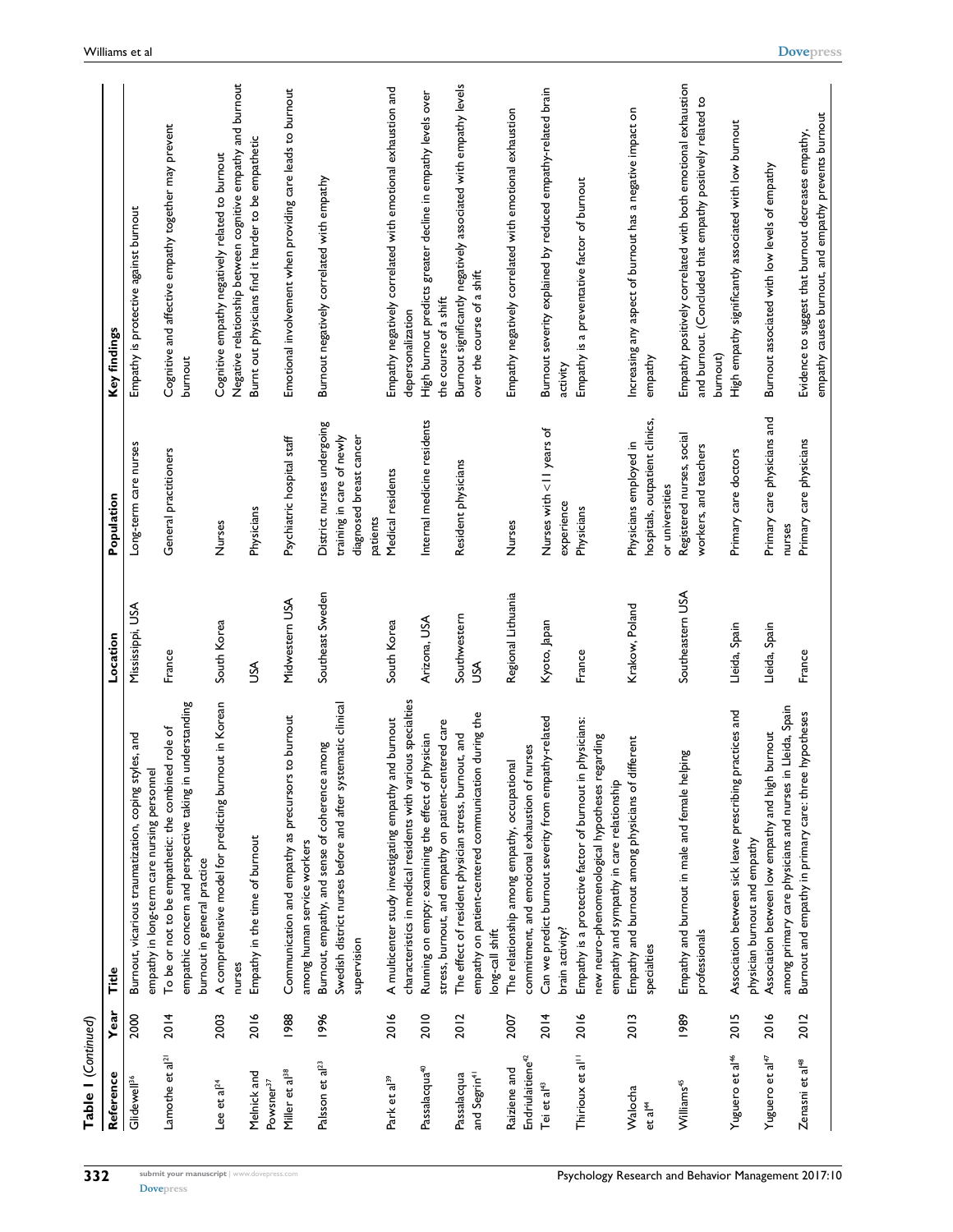The key themes identified in the articles were as follows:

- 1. There is a negative relationship between empathy and burnout, that is, the less empathetic a physician or nurse is, the more likely they are to be burned out, and the more severely burned out they are likely to be. The vast majority of articles identified this correlation.
- 2. Three of the studies concluded that lack of empathy could lead to burnout.
- 3. Six studies claimed that burnout is a contributing factor to low levels of empathy.
- 4. Five studies found that empathy was a protective factor against burnout.

#### **Discussion**

Of the 26 articles reviewed, 22 were original studies.6,21,23,24,28-–36,38–45,47 Although most studies showed a negative correlation between empathy and burnout, it is interesting to note that the strength of the relationships differed depending on the samples and settings. Those studies were conducted in Europe, USA, North America, and Asia. Two were editori $als<sup>37,48</sup>$  and one<sup>11</sup> was a description paper on the multidimensional features of empathy and burnout and the differences between empathy and sympathy to give a better understanding of the relationship between empathy and burnout.

## Relationship between empathy and burnout

#### Nurses

Astrom et al<sup>6</sup> studied 358 different Swedish nursing staff caring for patients with dementia in a nursing home, general long-term care clinic, and psychogeriatric clinic to compare empathy, burnout, and attitude levels among different nursing staff and to examine the relationships between the three concepts. They found a weak negative correlation (*r*=−0.19) between burnout<sup>49</sup> and empathy.<sup>50</sup> Baxter<sup>29</sup> surveyed 124 American nurses working in an acute care hospital in New Hampshire to determine the empathy and burnout levels. Empathy was measured with the Barrett-Lennard Relationship Inventory (BLRI),<sup>51</sup> and the Maslach Burnout Inventory (MBI) was used to measure burnout in three domains: emotional exhaustion (MBI-EE), depersonalization (MBI-DP), and reduced personal accomplishment (MBI-PA). They found a statistically significant inverse correlation (*r*=−0.32, *p*<0.0001) between empathy and DP, but a positive correlation (*r*=0.20, *p*=0.021) with PA.

Ferri et al $33$  evaluated the relationship between empathy and burnout in 97 Italian nursing students and 162 nurses. They found a strong negative correlation between EE and emotional empathy measured by the Balanced Emotional Empathy Scale (BEES)<sup>52,53</sup> for both students ( $r = -0.30$ , *p*<0.002) and nurses (*r*=−0.24, *p*<0.002). Whereas, MBI-PA showed a strong positive correlation with the BEES mean total scores in students (*r*=0.31, *p*<0.002) and nurses (*r*=−0.26, *p*<0.001). MBI-DP was not associated with the BEES mean total scores (values not reported). The authors concluded that a high degree of empathy can be "protective against the development of burnout"33 (p. 111).

#### **Physicians**

Fulop et al<sup>34</sup> investigated burnout in psychiatry residents and medical specialists and examined the relationship between emotional involvement, communicational skills, and burnout symptoms. MBI was used to measure burnout, and empathy was assessed with the Interpersonal Reactivity Index (IRI), the latter evaluating four domains of empathy. They found a statistically significant positive correlation between MBI-EE and the IRI Personal Distress domain<sup>54</sup> ( $r=0.36$ ,  $p<0.001$ ), but negative correlations between MBI-DP and IRI Perspective Taking domain (*r*=−0.32, *p*<0.001) and IRI Empathetic Concern domain (*r*=−0.38, *p*<0.001).

The Jefferson Scale of Empathy Health Professional version (JSE-HP) was developed for specific use with health professionals.<sup>55</sup> Park et al<sup>39</sup> used the Korean edition of this scale along with the MBI to assess the relationship between empathy and burnout in 317 Korean medical residents. There were statistically significant negative correlations with MBI-EE (*r*=−0.27, *p*<0.001) and MBI-DP (*r*=−0.44, *p*<0.001) but a positive correlation with MBI-PA (*r*=0.50, *p*<0.001). A similar pattern was observed in separate analyses of the people-oriented specialties (MBI-EE, *r*=−0.31; MBI-DP, *r*=−0.51; MBI-PA, *r*=0.47) and technology-oriented specialties (MBI-EE, *r*=−0.22; MBI-DP, *r*=−0.36; MBI-PA, *r*=0.56). People-oriented specialties included internal medicine, obstetrics and gynecology, emergency medicine, and psychiatry. Technology-oriented specialties included anesthesiology, neurosurgery, surgery, and radiology. This was a significant result as it demonstrated that correlation exists even in residents at the beginning of their careers, not just in more experienced practitioners, and that those with less empathic capabilities are more vulnerable to burnout at the start of their careers. Such results and study design would be worthy of replicating with paramedic cohorts and provide opportunities for researchers to undertake such research.

Walocha et al<sup>44</sup> assessed the level of empathy and burnout among 71 Polish physicians of different specialization. They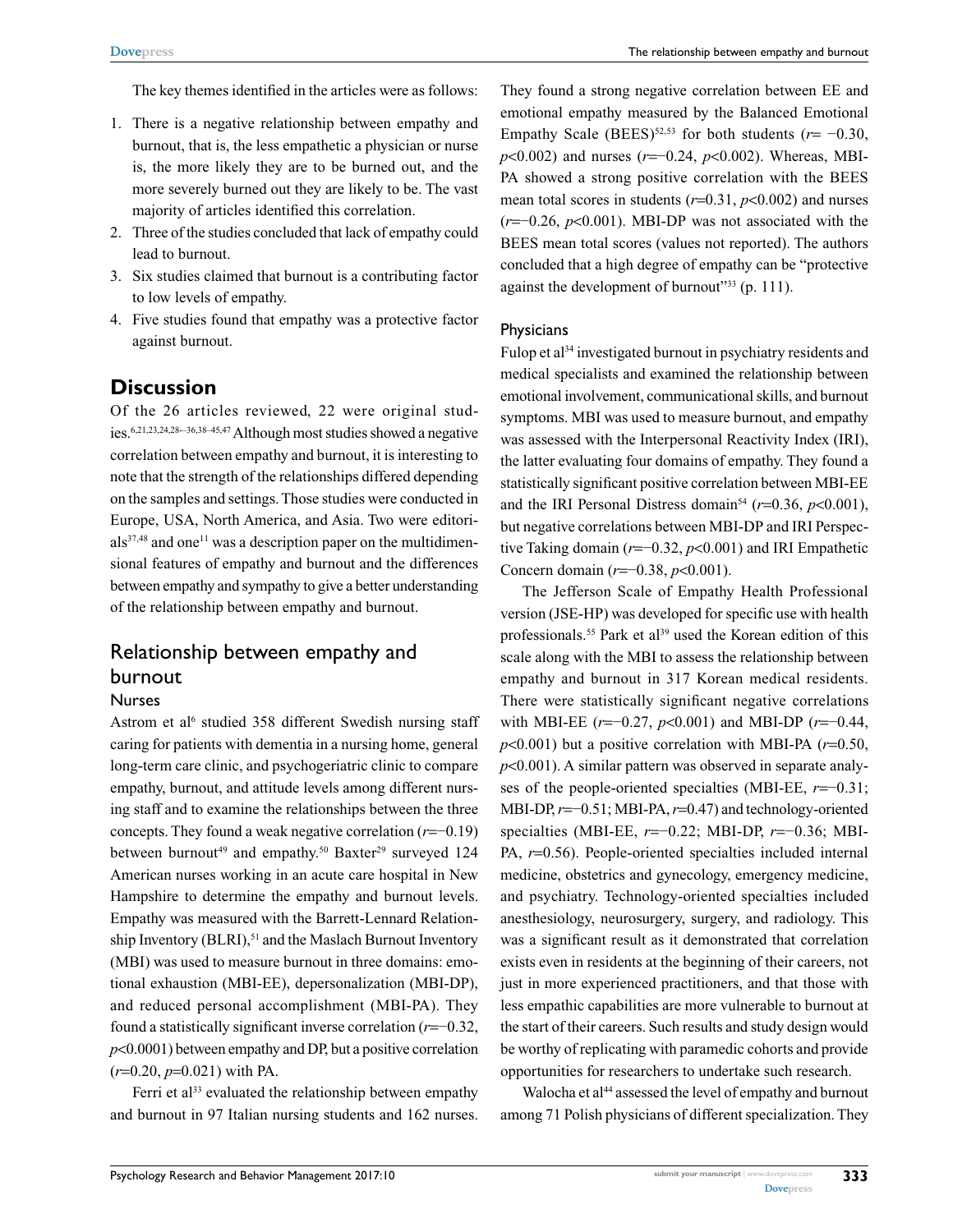found a statistically significant difference between surgical and non-surgical physicians in the level of MBI-EE  $(p=0.03)$ . Non-surgical specialists had higher BMI-EE. It is interesting to note that they found a statistically significant inverse correlation between MBI-PA and empathy (measured with the Emotional Empathy Scale (EES)<sup>56</sup> ( $r=-0.23$ ,  $p<0.05$ ). This finding was not supported by other studies.29,39 One possible explanation may be the use of different empathy measures. Walocha et al<sup>44</sup> used the EES,<sup>56</sup> while Baxter<sup>29</sup> used the BLRI<sup>57</sup> and Park et al<sup>39</sup> used the JSE-HP.<sup>55</sup> They also found a negative correlation between the level of empathy (according to the Thematic Apperception Test) and MBI-EE (*r*=−0.30, *p*<0.05) and MBI-DP (*r*=−0.39, *p*<0.01) and no positive correlation with MBI-PA (*r*=0.14, *p*-value was not reported).

#### Nurses and physicians

Additionally, Yuguero et  $al<sup>47</sup>$  studied the association between empathy and burnout in 136 Spanish primary care physicians and 131 family nurses. They found a significant association between empathy and burnout in both the groups; for the nurses (*p*=0.011) and for the physicians (*p*=0.001). However, they found no significant differences between physicians and nurses in empathy and burnout. Although there is evidence to suggest a negative relationship between empathy and burnout, it remains unclear as to how they interact. Three possibilities are discussed below.

#### Low empathy leading to higher burnout

Three studies identified that low empathy could be a contributing factor for high burnout. Lee et al<sup>24</sup> examined individual characteristics, job stress, and personal resource to identify significant predictors of burnout of 178 Korean nurses. For MBI-DP, they found 24% variance (adjusted  $R^2=0.19$ ) was explained by individual characteristics, job stress, and personal resources. Among personal resources, cognitive empathy was a significant predictor, accounted for 5% of the variance. For MBI-PA,  $35\%$  variance (adjusted  $R^2 = 0.31$ ) was explained by the proposed predictor variables in the study. Hence, the authors suggested that increasing cognitive empathy levels may be one way to reduce burnout.

In 2014 Tei et al,<sup>43</sup> explored two models of burnout; the "compassion fatigue theory" which proposes that too much empathy is associated with burnout and the "emotional dissonance theory" which proposes that a low level of emotional regulation may produce a disparity between experienced and expressed emotions.43 The relationship between burnout severity scores and psychological measures of empathic disposition (measured by the IRI), emotional

dissonance (measured by the Emotion Work Requirements Scale, EWRS), and alexithymia (difficulty in identifying and experiencing ones' emotions<sup>58</sup> and measured by the Toronto Alexithymia Scale, TAS) were undertaken among 25 nurses. They found statistically positive significant relationships between MBI-EE and IRI-PT (*r*=0.50, *p*=0.010), EWRS (hide negative emotion) (*r*=0.430, *p*<0.032), TAS-20 (difficulty in identifying feelings) (*r*=0.63, *p*<0.001). The positive correlation between burnout severity and emotional dissonance was no longer significant when alexithymia scores were covaried out (r=0.26, *p*=0.21), suggesting a link between burnout, emotional dissonance, and alexithymia. The positive correlation between burnout severity and empathy remained significant when alexithymia scores were covaried out (*r*=0.46,  $p=0.02$ ), supporting both theories of "compassion fatigue" and "emotional dissonance."

Lamothe et al<sup>21</sup> studied 294 French GPs. They found when predicting burnout using sympathy, empathy, and their interaction as predictors, each of the predictors was uniquely associated with the outcome; with lower empathy scores predicting higher burnout (model adjusted for marital status). Higher sympathy (ß=−0.17, *p*<0.05) and higher empathy (ß=−0.21, *p*<0.001) predicted lower burnout. The interaction term was also significant ( $\beta$ =0.11,  $p$  < 0.05) suggesting that empathy and sympathy may interact to protect against burnout. The total model explained 10% of the variance of burnout  $(R^2=0.08$  without controls). Hence, the importance of training health care professionals in techniques of emotion regulation is emphasized. These findings provide important background for future paramedic research.

#### Higher burnout leading to lower empathy

Six articles implied that high burnout might result in low empathy.6,30,33,37,41,44 Many health care workers are subject to work overload, which Astrom et al<sup>6</sup> recognized as a significant cause of burnout. This may lead to irritation and the feeling of being "weighed down" and emotionally exhausted, which can affect a physician's ability and motivation to empathize with their patients. On the other hand, Ferri et al<sup>33</sup> found that DP was more related to emotional disconnection from patients, stating "depersonalisation does not permit a therapeutic relationship." Ferri et al<sup>33</sup> suggested that the decline in empathy observed in a burnout of nurses may be a defence mechanism against human suffering; subconsciously attempting to protect themselves by feeling less empathic towards the patients. Bradham<sup>30</sup> also found that nurses lost the ability to empathize with their patients if they are burnt out. Passalacqua and Segrin<sup>41</sup> found that during the latter half of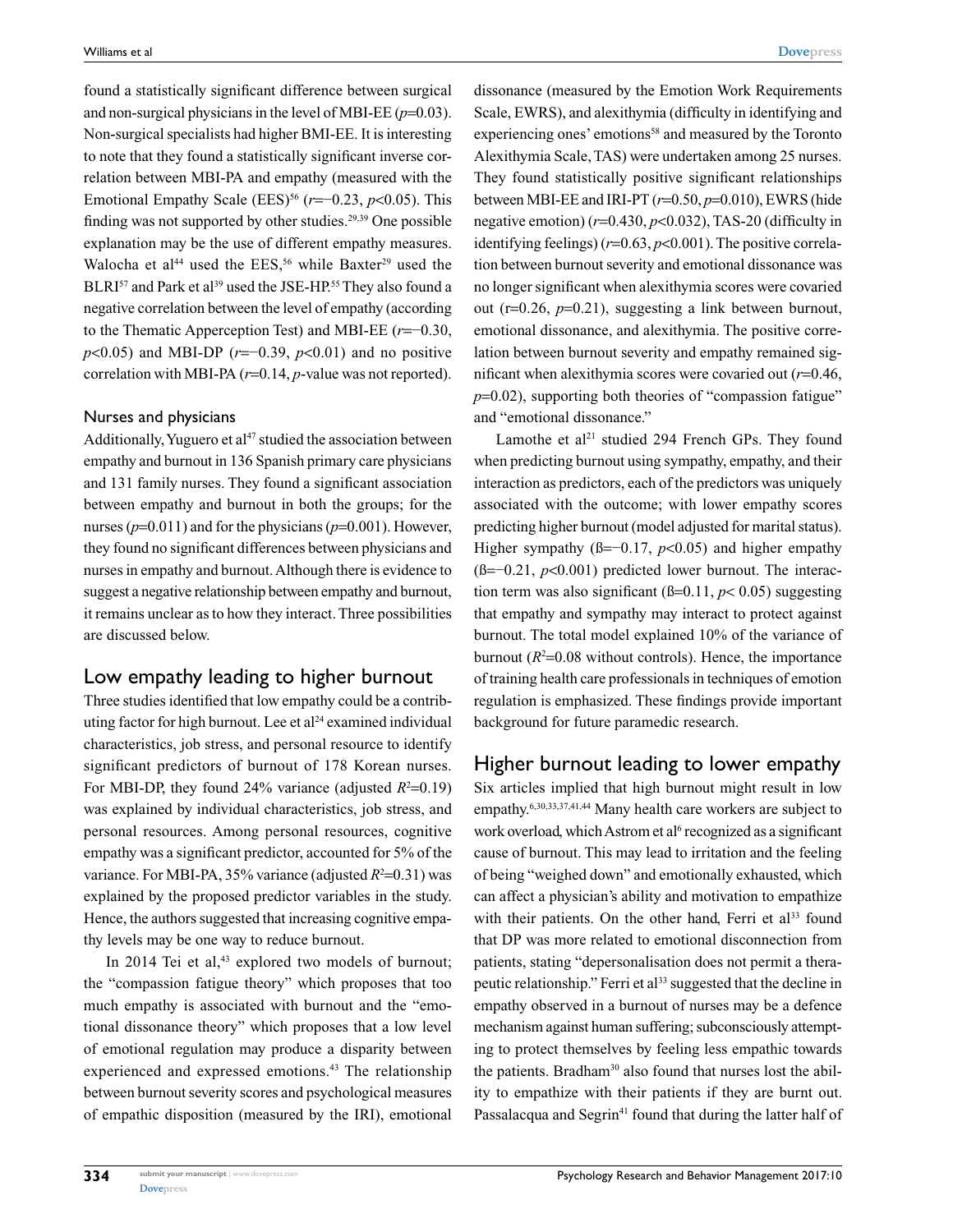physicians' long shift work, they suffered from burnout due to sleep deprivation and work overload resulting in significant reduction of empathy toward their patents.

## Empathy as a protective factor

Six articles<sup>11,21,33,34,36,48</sup> showed that empathy could be a protective factor against burnout. According to Thirioux et  $aI$ ,<sup>11</sup> a key characteristic of empathy is self-other distinction, that is, putting yourself in the patients' shoes but at the same time recognizing that your emotions are separated from those of the patients. This self-other distinction helps to prevent burnout as it reduces the EE associated with negative emotions. It also makes health care professionals more "immune" to  $DP<sub>11</sub>$  as the two concepts are in polar opposition. However, the biggest effect of empathy on burnout seems to be an increase in personal achievement. It is well known that empathic physicians and nurses provide a higher quality of care,<sup>48</sup> and this "generates a greater professional satisfaction."<sup>11</sup>

# Application to the paramedic profession

Although this scoping review explored the relationship between burnout and empathy on physicians and nurses, it is conceivable that some of the findings may also be relevant to paramedics. Paramedics experience many of the same job stressors as nurses and physicians, and burnout is equally well known to affect paramedics as their in-hospital counterparts.<sup>16</sup> Empathy is a central component in effective communication and maintaining therapeutic communication between paramedics and patients.30 Paramedics who are constantly exposed to highly distressing situations (eg, illnesses and deaths) may be particularly vulnerable to develop stress and compassion fatigue or burnout, unless they are effective in controlling their capacity to empathise.<sup>59</sup> Melnick and Powsner<sup>37</sup> pointed out that to increase physician–patient relationship, a health care system needs to invest more toward health care providers. It will lead to a detailed study to determine if these strategies are applicable to the paramedic profession. Those responsible for research, policy development, and educators of paramedics can use these findings described in other providers in developing future interventions in paramedics.

# **Limitations and future research**

The review was on the physicians and the nurses and not on paramedics because of lack of peer-reviewed literature on paramedics. Nevertheless, the findings from this review are likely to be applicable to paramedics. Although there is an association between empathy and burnout in many health care

professionals, it is unclear as to what degree of burnout needs to occur before it leads to low empathy or degree of empathy that needs to exist to protect against burnout. Due to the lack of paramedic-specific information, it is important to learn lessons from other associated professions. This information may inform and generate new paramedic-orientated research in the area of empathy and burnout. Future areas of research should focus on longitudinal studies in paramedics to determine the factors that might influence empathy and burnout levels to provide a better understanding of the two key factors. Suggestions for mixed methodology designs are also warranted for future research studies to add the component of qualitative insight into the mechanisms and response to burnout in paramedics. Additional studies should examine what levels of educational preparation regarding stress and empathy are provided to student paramedics and paramedics during their studies, as well as review the impact of ambulance service organizational culture in the process of mitigating and/or treating burnout effectively in this population.

# **Conclusion**

Although there seems to be a real relationship between empathy and burnout among nurses and physicians, the characteristics of the relationship differ to some extent depending on the samples and settings. Due to cognitive and clinical similarities between health professions, the relationship between empathy and burnout may also be relevant to the paramedic profession. Future paramedic research should focus on longitudinal studies to determine the factors that might influence empathy and burnout levels to provide a better understanding of these two elements.

# **Disclosure**

The authors report no conflicts of interest in this work.

#### **References**

- 1. Sterud T, Ekeberg Ø, Hem E. Health status in the ambulance services: a systematic review. *BMC Health Serv Res.* 2006;6:82.
- 2. Regehr C, Goldberg G, Hughes J. Exposure to human tragedy, empathy, and trauma in ambulance paramedics. *Am J Orthopsychiatry.*  2002;72(4):505–513.
- 3. Sterud T, Hem E, Lau B, Ekeberg O. Suicidal ideation and suicide attempts in a nationwide sample of operational Norwegian ambulance personnel. *J Occup Health.* 2008;50(5):406–414.
- 4. Johnson S, Cooper C, Cartwright S, Donald I, Taylor P, Millet C. The experience of work-related stress across occupations. *J Manag Psychol.*  2005;20(2):178–187.
- 5. Stanley I, Hom M, Joiner T. A systematic review of suicidal thoughts and behaviors among police officers, firefighters, EMTs, and paramedics. *Clin Psychol Rev.* 2016;44:25–44.
- 6. Astrom S, Nilsson M, Norberg A, Winblad B. Empathy, experience of burnout and attitudes towards demented patients among nursing staff in geriatric care. *J Adv Nurs.* 1990;15(11):1236–1244.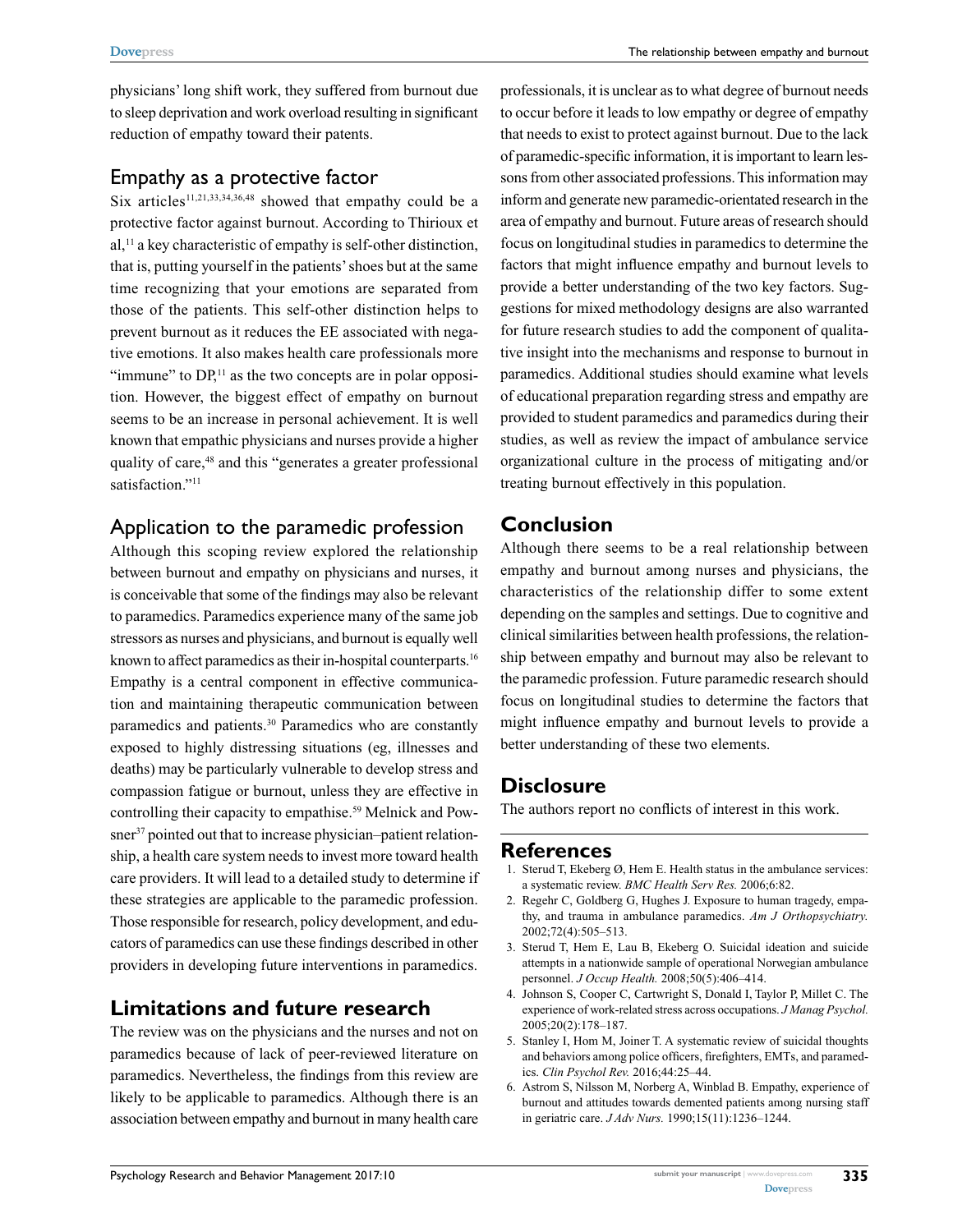- 7. Ambulance Victoria. Mental health and wellbeing strategy 2016-19; 2016. Available from: https://s3-ap-southeast-2.amazonaws.com/prod. assets.ambulance.vic.gov.au/wp-content/uploads/2016/10/ambulancevictoria-mental-health-strategy-2016-19.pdf. Accessed Feb 13, 2017.
- 8. McMillan L, Shannon D. Psychometric analysis of the JSPE nursing student version R: comparison of senior BSN students and medical students attitudes toward empathy in patient care. *ISRN Nurs.* 2011;2011(1–7):1–7.
- 9. Clark A. Empathy: an integral model in the counseling process *J Counsel Development.* 2010;88(3):348–356.
- 10. Hojat M, Vergare M, Isenberg G, Cohen M, Spandorfer J. Underlying construct of empathy, optimism, and burnout in medical students. *Int J Med Educ.* 2015;6:12–16.
- 11. Thirioux B, Birault F, Jaafari N. Empathy is a protective factor of burnout in physicians: new neuro-phenomenological hypotheses regarding empathy and sympathy in care relationship. *Front Psychol.* 2016;7:1–11, Article 763.
- 12. Maslach C. What we have learned about burnout and health. *Psychol Health.* 2001;16:607–611.
- 13. Kalicinska M, Chylinska J, Wilczek-Rózyczka E. Professional burnout and social support in the workplace among hospice nurses and midwives in Poland. *Int J Nurs Pract.* 2012;18:595–603.
- 14. Meier D, Beresford L. Preventing burnout. *J Palliat Med.* 2006;9(5): 1045–1050.
- 15. Nirel N, Goldwag R, Feigenberg Z, Abadi D, Halpern P. Stress, work overload, burnout, and satisfaction among paramedics in Israel. *Prehosp Disaster Med.* 2008;23(6):537–546.
- 16. Stassen W, Van Nugteren B, Stein C. Burnout among advanced life support paramedics in Johannesburg, South Africa. *Emerg Med J.*  2013;30:331–333.
- 17. Hojat M, Louis D, Markham F, Wender R, Rabinowitz C, Gonnella J. Physicians' empathy and clinical outcomes for diabetic patients. *Acad Med*. 2011;86(3):359–364.
- 18. Derksen F, Bensing J, Lagro-Janssen A. Effectiveness of empathy in general practice: a systematic review. *Br J Gen Pract.* 2013;63(606):76–84.
- 19. Haslam N. Humanizing medical practice: the role of empathy. *Med J Aust.* 2007;187(7):381–382.
- 20. Williams B, Boyle M, Fielder C. Empathetic attitudes of undergraduate paramedic and nursing students towards four medical conditions: a three-year longitudinal study. *Nurse Educ Today.* 2015;35(2):e14–e18.
- 21. Lamothe M, Boujut E, Zenasni F, Sultan S. To be or not to be empathic: the combined role of empathic concern and perspective taking in understanding burnout in general practice. *BMC Fam Pract.* 2014;15:15.
- 22. Yuguero O, Esquerda M, Mora J, Soler-González J. Association between sick leave prescribing practices and physician burnout and empathy. *PLoS One.* 2015;10:e0133379.
- 23. Palsson M, Hallberg I, Norberg A, Bjorvell H. Burnout, empathy and sense of coherence among Swedish district nurses before and after systematic clinical supervision. *Scand J Caring Sci.* 1996;10(1):19–26.
- 24. Lee H, Song R, Cho YS, Lee GZ, Daly B. A comprehensive model for predicting burnout in Korean nurses. *J Adv Nurs.* 2003;44(5):534–545.
- 25. Arksey H, O'Malley L. Scoping studies: towards a methodological framework. *Int J Soc Res Methodol.* 2005;8:19–32.
- 26. Del Canale S, Louis D, Maio V, et al. The relationship between physician empathy and disease complications: an empirical study of primary care physicians and their diabetic patients in Parma, Italy. *Acad Med.*  2012;87(9):1243–1249.
- 27. Schaufeli W, Buunk B. Burnout: an overview of 25 years of research and theorizing. In: Schabracq MJ, Winnubst JAM, Cooper CL, editors. *The Handbook of Work and Health Psychology*. 2nd ed. West Susses, England: Wiley; 2003:383–429.
- 28. Astrom S, Nilsson M, Norberg A, Sandman P, Winblad B. Staff burnout in dementia care: relations to empathy and attitudes. *Int J Nurs Stud.*  1991;28(1):65–75.
- 29. Baxter DE. Empathy: *Its role in nursing burnout* [dissertation]. Nashville: Peabody College for Teachers of Vanderbilt University; 1992. Available from: http://search.ebscohost.com.ezproxy.liv.ac.uk/login.asp x?direct=true&db=jlh&AN=1994198441&site=ehost-live&scope=site. Accessed February 18, 2017.
- 30. Bradham KM. *Empathy and Burnout in Nurses* [dissertation]. Chicago, IL: Faculty of the Institute for Clinical Social Work; 2008.
- 31. Brazeau CMLR, Schroeder R, Rovi S, Boyd L. Relationships between medical student burnout, empathy, and professionalism climate. *Acad Med.* 2010;85(10 Suppl):S33–S36.
- 32. Duarte J, Pinto-Gouveia J, Cruz B. Relationships between nurses' empathy, self-compassion and dimensions of professional quality of life: a cross-sectional study. *Int J Nurs Stud.* 2016;60:1–11.
- 33. Ferri P, Guerra E, Marcheselli L, Cunico L, di Lorenzo R. Empathy and burnout: an analytic cross-sectional study among nurses and nursing students. *Acta Biomedica.* 2015;86:104–115.
- 34. Fulop E, Devecsery A, Hausz K, Kovacs Z, Csabai M. Relationship between empathy and burnout among psychiatric residents. *New Med.*  2011; 4:143–147.
- 35. Garrett C. *Stress, Coping, Empathy, Secondary Traumatic Stress and Burnout in Healthcare Providers Working with HIV-Infected Individuals*  [dissertation]. New York: Ehrenkranz School of Social Work; 1999.
- 36. Glidewell R. *Burnout, Vicarious Traumatization, Coping Styles, and Empathy in Long-Term Care Nursing Personnel* [dissertation]. Southern Mississippi: Graduate School; 2000.
- 37. Melnick ER, Powsner SM. Empathy in the time of burnout. *Mayo Clin Proc.* 2016;91(12):1678–1679.
- 38. Miller K, Stiff J, Ellis B. Communication and empathy as precursors to burnout among human service workers. *Commun Monogr.*  1988;55(3):250–265.
- 39. Park C, Lee YJ, Hong M, et al. A multicenter study investigating empathy and burnout characteristics in medical residents with various specialties. *J Korean Med Sci.* 2016;31(4):590–597.
- 40. Passalacqua S. *Running on Empty: Examining the Effect of Physician Stress, Burnout, and Empathy on Patient-Centered Communication During the Long-Call Shift* [dissertation]. Arizona: The University of Arizona; 2010.
- 41. Passalacqua S, Segrin C. The effect of resident physician stress, burnout, and empathy on patient-centered communication during the long-call shift. *Health Commun.* 2012;27:449–456.
- 42. Raiziene S, Endriulaitiene A. The relations among empathy, occupational commitment, and emotional exhaustion of nurses. *Medicina (Kaunas).* 2007;43(5):425–431.
- 43. Tei S, Becker C, Kawada R, et al. Can we predict burnout severity from empathy-related brain activity? *Transl Psychiatry.* 2014;4(6):e393.
- 44. Walocha E, Tomaszewski K, Wilczek-Ruzyczka E, Walocha J. Empathy and burnout among physicians of different specialties. *Folia Medica Cracoviensia.* 2013;53(2):35–42.
- 45. Williams CA. Empathy and burnout in male and female helping professionals. *Res Nurs Health.* 1989;12(3):169–178.
- 46. Yuguero Torres O, Esquerda Areste M, Marsal Mora JR, Soler-Gonzalez J. Association between sick leave prescribing practices and physician burnout and empathy. *PLoS One.* 2015;10(7):e0133379.
- 47. Yuguero O, Marsal J, Esquerda M, Vivanco L, Soler-Gonzalez J. Association between low empathy and high burnout among primary care physicians and nurses in Lleida, Spain. *Eur J Gen Pract.* 2017;23(1):4–10.
- 48. Zenasni F, Boujut E, Woerner A, Sultan S. Burnout and empathy in primary care: three hypotheses. *Br J Gen Pract.* 2012;62(600):346–347.
- 49. Pines A, Aronson E, Kafry D. *Burnout from Tedium to Personal Growth.* New York: The Free Press; 1981.
- 50. LaMonica EL. Construct validity of an empathy instrument. *Res Nurs Health.* 1981;4:389–400.
- 51. Ganley RM. The Barrett-Lennard Relationship Inventory (BLRI): current and potential uses with family systems. *Fam Process.* 1989;28(1):107–115.
- 52. Meneghini A, Sartori R, Cunico L. Adattamento evalidazione su campione italiano della balanced emozionan empathy scale di Albert Mehrabian [Adaptation and validation on the Italian sample of balanced emotional empathy Albert Mehrabian Psychology Research]. *Ric Psicol.*  2006;29:123–152. Italian.
- 53. Balconi M, Canavesio Y. Emotional contagion and trait empathy in prosocial behavior in young people: the contribution of autonomic (facial feedback) and balanced emotional empathy scale (BEES) measures. *J Clin Exp Neuropsychol.* 2013;35(1):41–48.